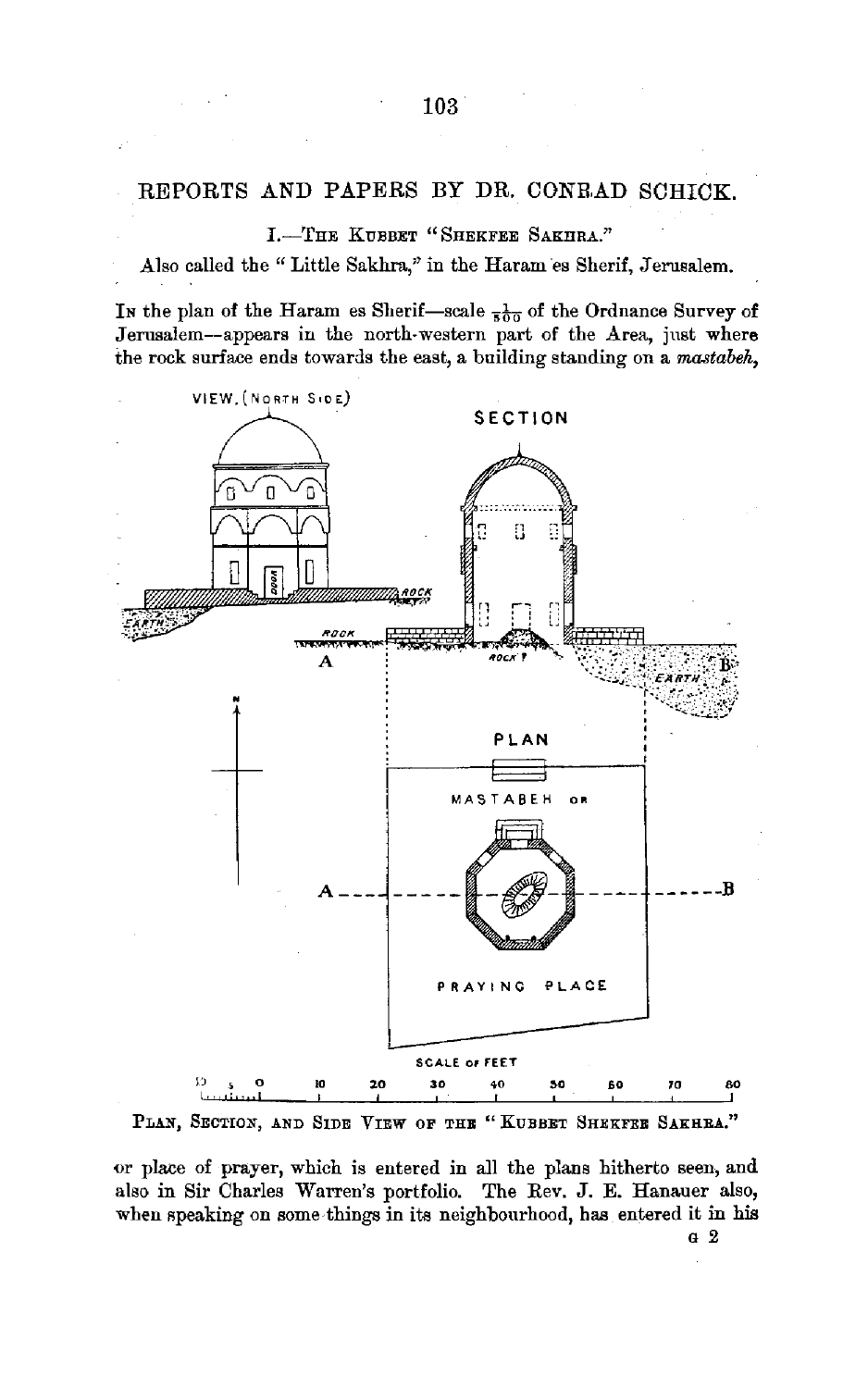little plan *(see Quarterly Statement,* 1891, p. 206), just north of the little arrow.

This building has some interest, and as I have hitherto not met with any account of it, it may be well to say something in explaining the accompanying plan and section of it, &c. The building is eight-sided and covered with a dome, so that one is reminded of the large dome of the '' Kubbet es Sakhra," both by its form and also by its name. I was always told that it is called the dome of the "Shekfee," or piece of the Sakhra ; but some call it the "Little Sakhra." Also I was told that when Nebuchadnezzar had destroyed Jerusalem and the Solomonic Temple, he took off a piece from tbe holy rock (the Sakhra) aud carried it with him to Babylon, and that the Jews when returning from Babylon to Jerusalem brought it with them again to the temple place, and that it is now kept in this dome, and hence its name. All my endeavours to examine it were in vain, as I always found the door locked, and the people making the excuse of having no key to it. So I was not sure whether the tale is true or not, as I found no notice of it in any book, whether guide-books or the works of scholars, German or English. This dome is not even mentioned, although all the other domes, large and small, have their history. Recently I visited the Haram with a party, and coming in the neighbourhood of this building, I saw that the shutter of one of the windows was broken, and also the glass panes inside, so that one could look into the interior.

I saw a rock cropping out from the paved flooring about 2½ feet high, about 4 feet wide, and from 7 to 8 feet long, the corners not sharp, but rounded, and in elevation also not perpendicular, but of an arched or round shape, as shown in the accompanying diagram. It is plainly not a separate stone, but part of the living rock, worked down to this shape at the east end of the rock, which is here levelled down to the present surface of the Area. For what reason it was originally made is difficult to say. Was here in former times some holy site? or had it any other meaning 1 We cannot tell. But I think it was inside the castle of Antonia built by Herod, and very likely under this projecting rock may be the entrance to the hidden underground passage made by Herod, to go from Antonia to the eastern gate of the Inner Temple (Josephus, "Antiquities,"  $xy, 11, 7$ , of which no trace hitherto has been found; for the construction of which certainly the old masonry of the ancient city wall and the sheep-gate (Neh. iii, 1) were utilised. On those, according to my idea, the north-western cloister or porches stood (Josephus, "Wars," vi, 2, 9), not on the western embracing wall, nor on the northern, hut more east, about the end of the very tower of Antonia (not its courts), and hence was properly called "north-western" *(see my plan, Quarterly Statement*, 1893, p. 191).

With regard to the dome or building erected over the "Little Sakhra," it is striking to find that the rotunda of the large Sakhra is four times larger and higher, and that even the various parts of it are to some degree represented on the outside of the little Sakhra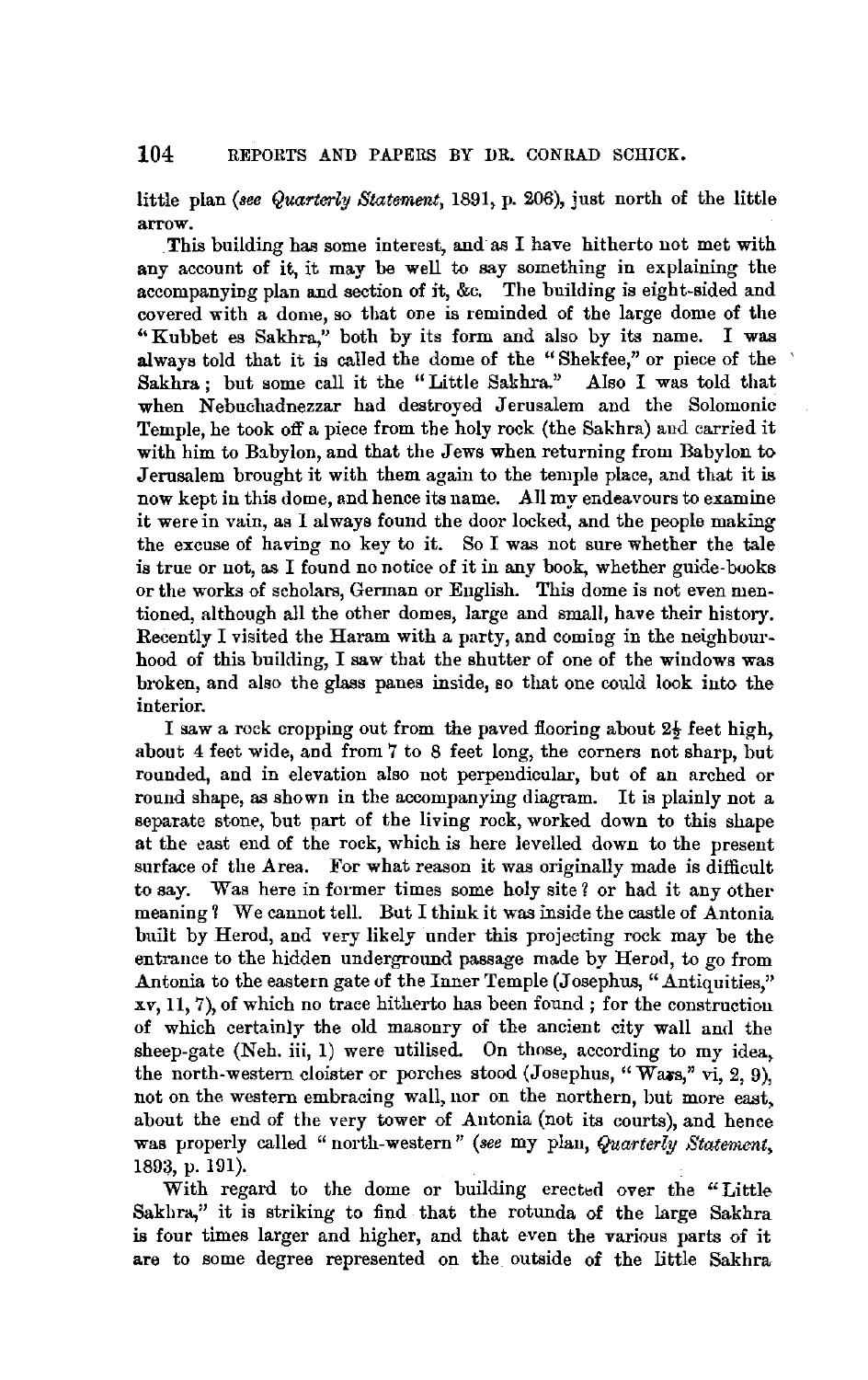building. From the arrangement of the entrance to the Little Sakhra, it can be seen that it was erected before the *mastabeh* or elevated prayerplace was added to it, and that the shape of the dome is similar to that on St. Sophia at Constantinople. According to Tobler, "Topographie von Jernsalem," i, Berlin, 1853, p. 598, there stood once in the northwestern part of the Haram Area on the living rock a dome, where Solomon prayed when the Temple was completed, and was called the Kubbet Solomon. May this perhaps mean the dome of the little Sakhra 1

Wild, in 1608 A.n., writes: "On the side of the Temple (the platform with the Kubbet es Sakhra) stands a small chapel, in which is a stone like an altar covered with a fine carpet. In it are burning a few lamps, and there one can get cool and good water from a place (near) which the Moslems call Sebil" (Tobler, *ibid.*, i, p. 396). Such a sebil is west of it near the" Bab en Nazir." Perhaps Wild meant this dome of the little Sakhra, as there was a stone in it.

### 11.-NEWLY-DISCOVERED RocK BLOCK WITH TOMBS.

Outside the Damascus Gate, the made earth lying there in great quantity is being gradually removed, and carried off by donkeys to places where building is going on or gardens are being planted. Five hundred feet distant from the gate, in a N.N.E. direction, a remarkable rock block connected with some tombs was recently discovered. It is about 50 feet south of the cistern marked No. 2 in the plan in the *Quarterly Statement,* 1890, p. 9, in the open field, or south-west of the house marked in the map in the *Quarterly Statement*, 1895, p. 30, about 300 feet north of the city wall. About  $4\frac{1}{2}$  or 5 feet under the present surface of the ground, the rock-or, as was first thought, a large stone -was met with, quite flat and horizontal, on its upper surface ; when clearing the earth away the workmen found an edge or the end of it, and afterwards also the other end. It is of- an oblong form, 10 feet 6 inches long, and at the south part 6 feet broad, at the north 5 feet 9 inches. Working down on its sides there were found, at a depth of 3 feet 10 inches, covering stones, ·s inch thick aud 3 feet long, and, on an average, nearly 2 feet broad ; these were four in number, and on lifting them up a tomb was found  $(N_0, 2)$  underneath, the sides towards the south and west consisting of masonry, with mould and some bones, amongst them two skulls. On the east side were found only several hewn stones mixed with the earth, and at a depth of 4 feet the levelled rock. On the west were found two tombs, which, in order to be long enough for a body, enter for more than one foot into the rock block at their eastern ends. The greater part of their long sides (Nos. 3 and 4) is masonry, so that the space between them is a block of masonry, the upper layer of it consisting of hewn stones, against which the covering stones (of the same size as at No. 2) were put; in the north a similar tomb was found (No. 5), its sides towards the north and west being masonry, towards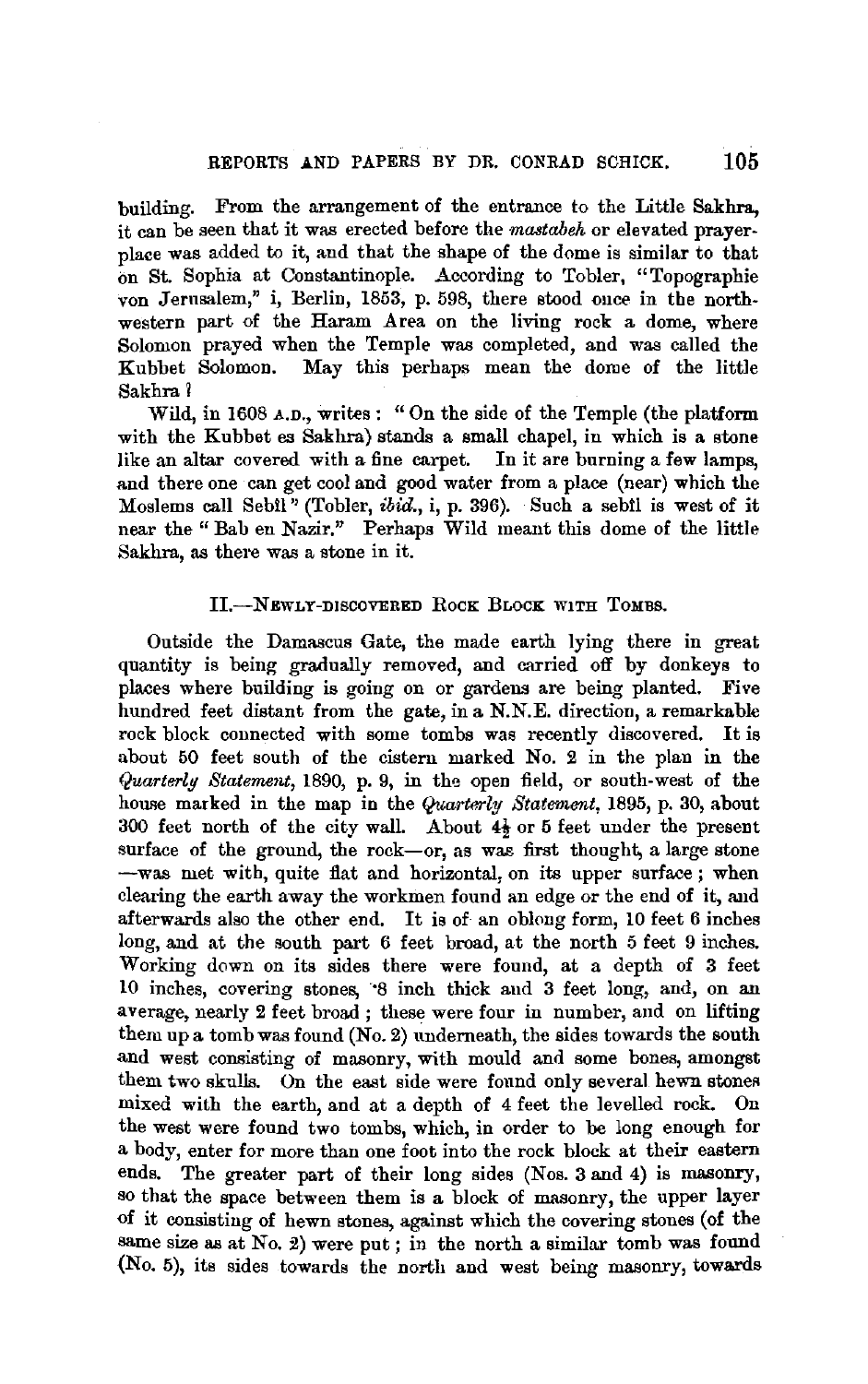the east and south rock. Under the rock block itself is a kind of cave, completely empty, except for some monld and bones. It is only 2 feet high the bottom and the three sides are rock (as shown in Plan, No. 1), but the fourth or western side is masonry. So the space was once a kind of cave open on the west side, and when the body had been put in it was. walled up in such a way that spaces for parts of the tombs (Nos. 3 and 4)



PLAN AND SECTIONS OF ROCK BLOCK, WITH TOMBS, OUTSIDE THE DAMASCUS GATE.

were left. In the mould of the cave several articles were found, from which it is quite clear that the body of No. 1 was put there in a wooden coffin, for there were found four angles, of copper or brass-I cannot tell which, for they are nearly corroded through, and fall to pieces when handled. I send drawings of the articles found. Besides the four angles, once nailed on the corners outside the coffin, there were found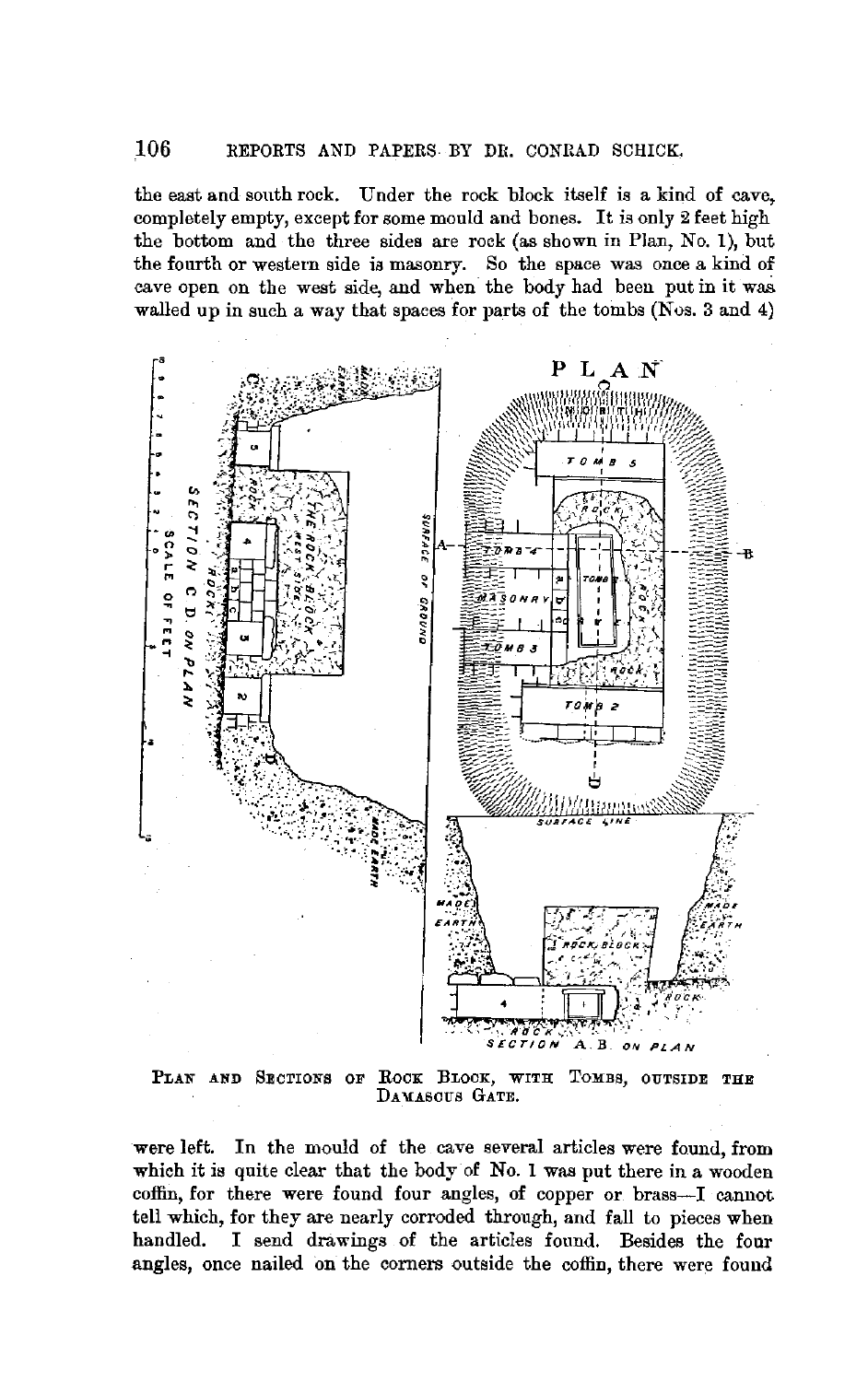four brass rings still hanging in their fastenings, which latter were riveted, and by this it was seen that the wood of the coffin was only from half to three-quarters of an inch thick. Each fastening had a rosette, which had been fastened to the wood with six nails. All the nails had high and ball-like heads, as well on the rosettes as those of the angles. The shape of the coffin we cannot tell, only that on account of the low space in the cave its cover must have been flat, and that it must have been for the body of an adult. Also a ring fit for a large finger, which was found, proves the same. The hope that the ring was gold proved vain; it is of bronze, hard, and of a whitish-red colour. That this tomb (No. 1) was the principal one is quite clear. But of what person? We cannot say. To me it appears that these tombs are Christian, and probably not so very ancient, falling in the Middle Ages, as also the articles found would indicate. We did not find any writing, nor any mark of a cross. That the rock was cut as the *pedestal of* a *monument* is quite clear, and that there was such a monument was proved by the many hewn stones found round about, but the best ones, with mouldings, were missing; probably they had been used at a 'later time elsewhere. What kind of monument it may have been one cannot say. At the northern end of the upper surface of the rock block the two upper corners have been taken away, and so rounded ; the building on the surface cannot have extended to there, but must have stood just over the cave. There are some indications that more tombs may be found, especially towards the south-perhaps also in the north, but there is still much earth to be removed before anything can be stated definitely. Under the earth in this field, which the proprietor wishes to sell, many other things may be found. These tombs are only about 400 feet south of the so-called Gordon's Tomb, or the new Holy Sepulchre; and the mangers of the former *Asnerie* are just between them, in about the middle. As the contour of elevation is here 2,509 feet above the sea, the top of this rock block will be about 2,504 feet, or about the same level as the old surface of the ground at the foot of the scarp of Gordon's Tomb.

## III.-THE WEST WALL OF THE POOL OF HEZEKIAH.

On the west side of the so-called "Pool of Hezekiah" or "Birket • Hammam el Batrâk" is a very high wall without any window to a considerable height, and on it there are rooms in three storeys, one above the other. This wall, especially the solid lower part of it, has not been repaired for more than 50 years. The houses upon it are divided into three separate tenements with different proprietors; the southern part belongs to the Greek Convent, and has the entrance from the south, the two northern to Roman Catholic families, and these have the entrances from the crooked road on the west. Some months ago the proprietor of the middle house made some alterations and repairs, removing old bad portions of masonry and · inserting new ones. During this work cracks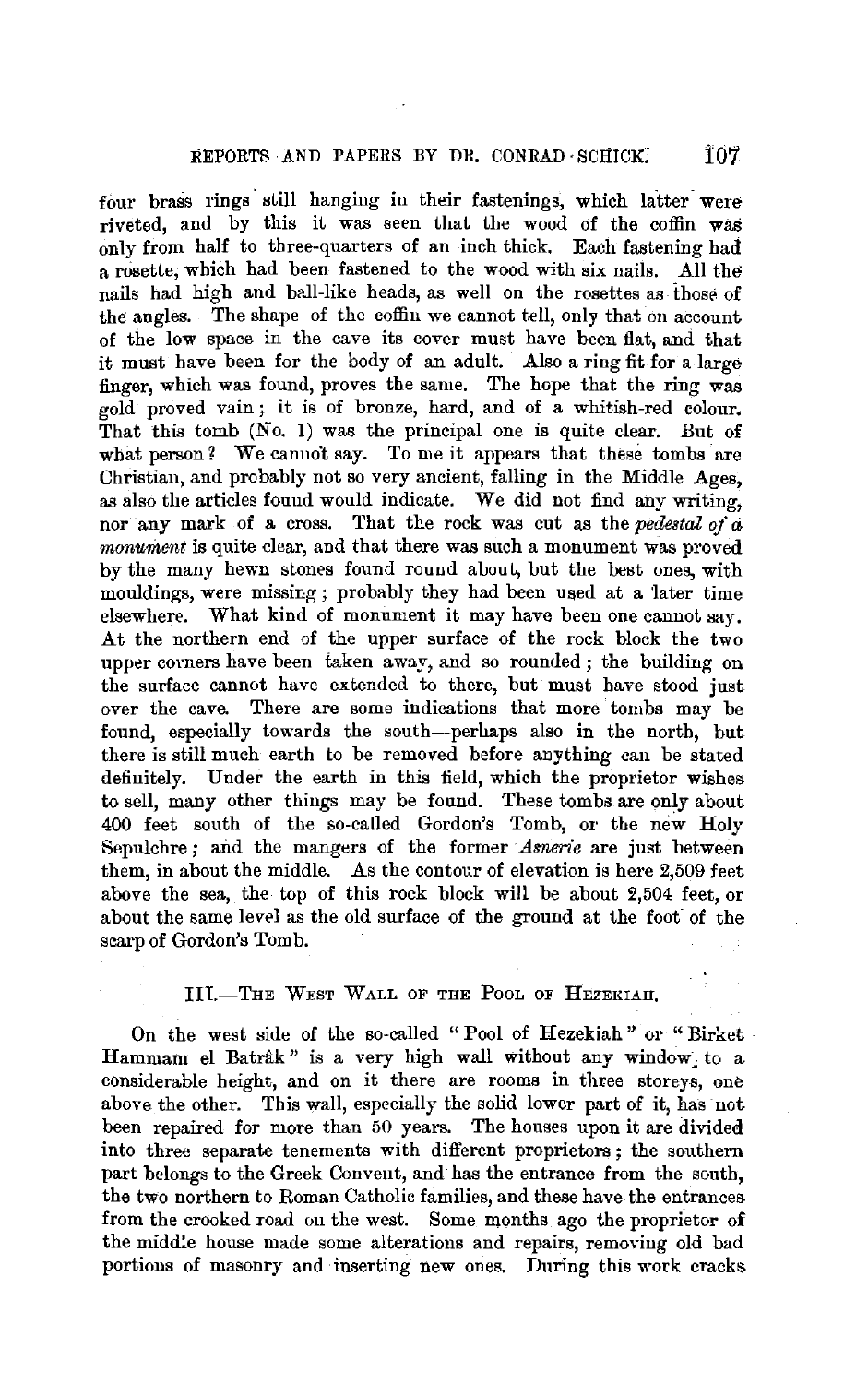already observed before in the vaultings became larger and wider, so it was necessary to provide some remedy. Cracks opened also in the other two houses in the three storeys, and the wall in the middle storey showed **.a** considerable bulge outwards as if the whole would soon fall down into the pool. As the neighbours brought an accusation against the man who had done the repairs, I was called to give my opinion on the matter, and I advised them to break down the rooms, at least the outer half of them, and the wall also, and build them up again in a good and lasting manner. But they, or their workmen, were wiser, and put up in the pool scaffolding in order only to repair the wall ; but one night a great piece of the wall, not the rooms over it, fell and smashed the scaffolding, so they were obliged to break down the rooms of the top storey, and half of the two others, and the wall till they came to firm ground, which was *rock.* The level of it was about 6 feet above the surface or bottom of the pool, then it had an offset  $2\frac{1}{9}$  feet backwards forming again a scarp, and on it a very strong old wall; so the rock is elevated about (on an average) 13 feet 1



above the surface of the pool. The wall standing on the lower scarp was apparently built later and with much smaller stones than the higher one. If this latter had not existed the wall would many years back have fallen by the weight and pressure of the many vaultings. The old one gave strength to the whole. The outer and weaker one was most likely built when the rooms were erected, and this middle part is the oldest ; for when the other rooms in the north and south were built there were, at a height of about 24 feet, half-arches built striking the already existing middle wall, as above.

And hence this middle wall, being the oldest, was much more decayed than the others. I observed that the middle wall had once a door; very likely steps were coming down here, as the rocky flooring of the pool is here higher than the main level, forming a kind of hillock. As far as I could ascertain, there is behind the old wall (which is not very high) and upon it a layer of earth about 10 to 12 feet high, on which-the rooms are standing. The level of the crooked street on the west is, according to the  $\frac{1}{2500}$  Ordnance Survey map, 2,536 feet above the sea, and the level of the

<sup>1</sup> Say, with the levelling masonry, 15 feet.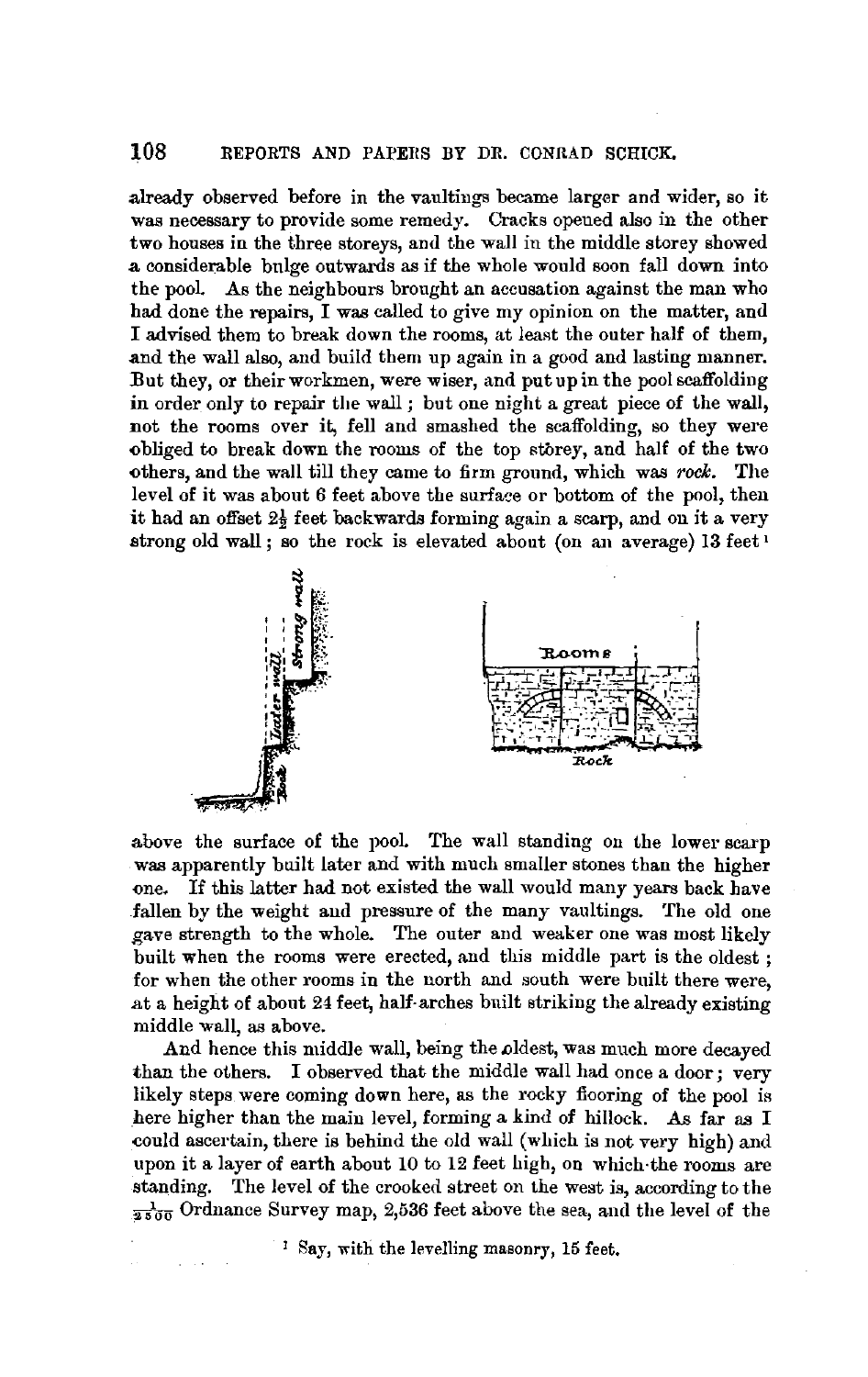pool about 2,494 feet, a difference of 42 feet. Of this the lowest storey takes 14 feet, steps leading down to their floorings; the pavement and layer of earth is from 12 to 15 feet; or, say, rock basement, 15 feet; earth, very likely formerly a row of rooms which have become destroyed and their space filled up with the *debris,* 13 feet; the new storey which was erected on the old one, and is now the lowest of the three, 14 feet, making up the 42 feet. The two upper storeys rise above the level of the -crooked street. So we have here a specimen how matters were arranged when building on *debris* or ruined rooms. It was a mistake that the people erected such a high wall perpendicular and on different bases. The upper roofs of these buildings are more than 70 feet above the bottom of the pool.

### IV.-THE CHURCH AT THE POOL OF SILOAH.

A few weeks ago Dr. F. Bliss came to me saying that he had by his excavations at the Pool of Siloah recently found the traces of a church, and that I should come down to see it. Accordingly I did so, after a few days, and saw there the traces of a regular apse of a former church. Dr. Bliss will, of course, report in full on this matter, and what I wish to do is simply to speak of the church from an historical point of view. That there was once a church here is mentioned, as far as I know, in all the guide-books. It is generally called a *basiliea,.* connected with a monastery. In the "Survey of Western Palestine," Jerusalem Volume, p. 13, it is said : "The Pool of Siloam appears also to have been at one time covered by a building, which is called a church by Antony of Piacenza, about 600 A.D." Professor H. Lewis, in his book, "The Holy Places of Jerusalem," London, 1888, p. 123, says: "There was once a church over it or near to it, but that has long since been swept away. No Moslem mosque or place of prayer has succeeded it, and the place is left solitary and unguarded, lying so quietly hidden away in the narrow valley, aside from the road, that the traveller would pass it unnoticed were he not directed to it." Dr. T. Tobler in his " Topography," *vol.* ii, p. 26, and Dr. Sepp in "Jerusalem und das heilige Land,'' Schaffhausen, 1873, vol. i, p. 336, mention "that in 600 A.D. there were here a church and baths connected with it for both sexes, divided by a partition."

I could cite more, but this is enough to show that all writers, as it seems, grounded their statements on Antoninus's report or copying one from the other. Now Antoninus Martyr, par. 24 (Pal. Pil. Text Soc. Trans., p. 21), gives the following report : " Descending from that arch-' where was the ancient gate of the city'-down to the fountain of Siloam by many steps, we saw the round church from beneath which Siloe rises. This church has two baths, made by the hands of man out of marble ; between the two baths runs a partition, in the one men and in the other women bathe for a blessing. In these waters many cures are effected, and even lepers are cleansed. Before the atrium of the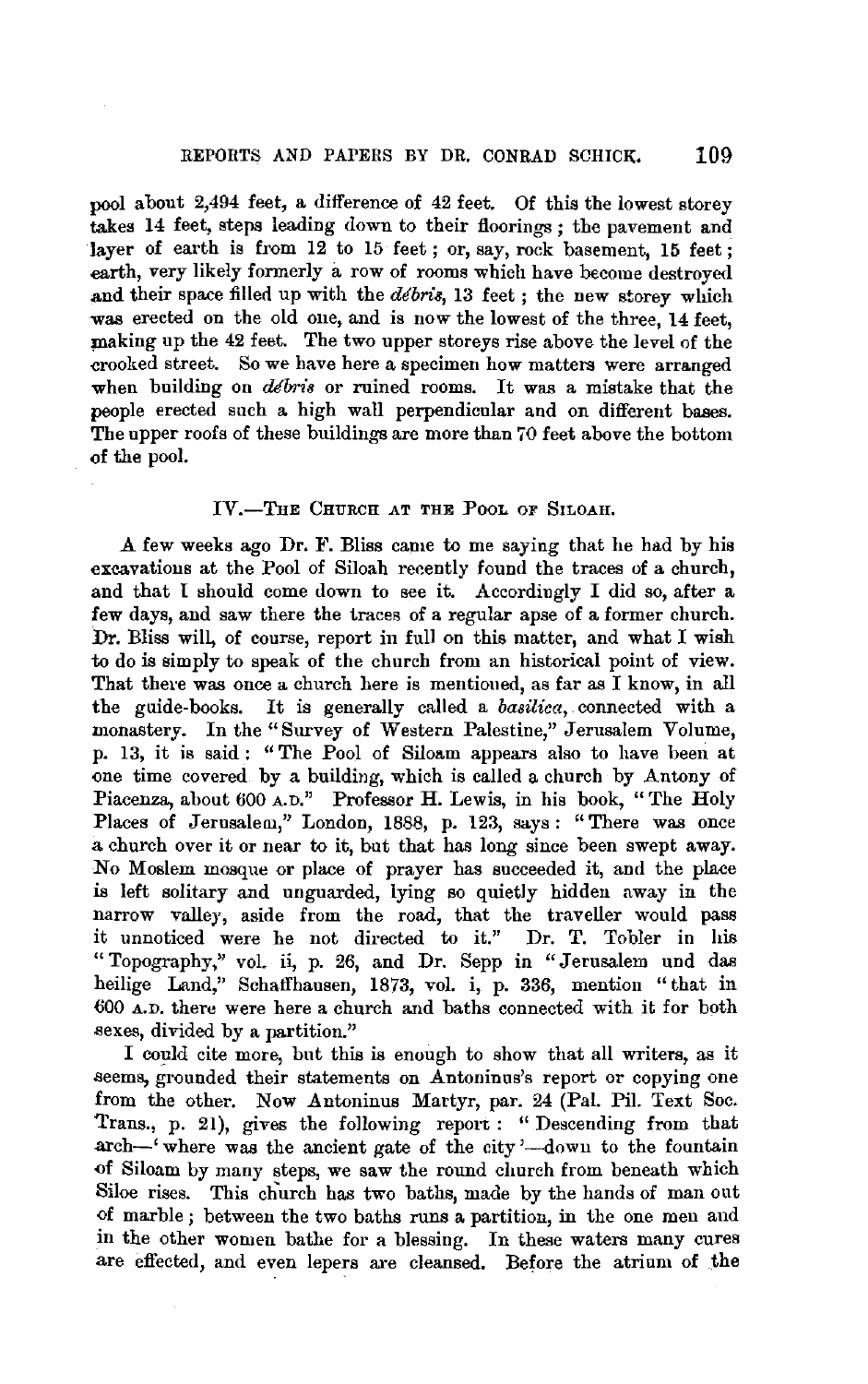church is a large pool formed by the hands of man, in which the people bathe continually." And par. 25: "The fountain of Siloe is at the present day within the walls of the city, because the Empress Eudocia, herself added these walls to the city." For about 500 years after .Antoninus we hear nothing of this place or of a church, till the times of the crusades, when a church was again built or the former one, **which**  had fallen into decay, was restored, and is mentioned by many pilgrims. We wish now to ask: Who built the first church which Antoninus saw ? In answering this question, one must contemplate the general history of Jerusalem. According to the Paschal Chronicle, the **Roman**  Emperor Hadrian built at the rebuilding of the city wall, etc., also **a**  "tetranymphon,'' which I think clearly refers to Siloah-the ancient bathing place of the Jews, and means perhaps nothing else than the restoring of the baths and romanising them-but the church there he did not build. Two hundred years later, 333 A.D., the Bordeaux, or anonymous pilgrim, when visiting the holy sites, remarks: "As you come out of Jerusalem " (by the so-called Dung-gate, situated in Hadrian's city wall, where it stands even to-day), "to go up Mount Sion" (the present Neby Daûd), "on the left hand, below in the valley, beside the wall is a pool which is called Siloe, and has four porticoes, and there is another large pool outside it" (Pal. Pil. Text Soc. Trans., p. 21). A church he does not mention, so it could not have existed at that time. Eusebius and Jerome speak of the waters of Siloa, but they also do not mention a church. Eucherius about 427-440 A.D: mentions Siloa and its waters, but he also says nothing of a church (Jer. Vol., p. 18), and as some 160 years later, or 600 A.D., there was a church, it must have been built within this time. Now, as about 450 A.D. the Empress Eudocia built city walls, at least on the south side, to bring in all the holy sites and also the waters of Siloam, we may justly suppose that she at the same time built also this church. The name of it is not mentioned, but very likely the old name " Siloah" was retained. This church .Antoninus calls a round one, although the word *basilica* is more properly applied to a square-shaped building. As it was not actually over the pool, but over the source of the wall, and so somewhat north of the puol and in a higher position on the rock itself, in which is the cleft which forms the spring or fountain, I think there was left an opening in the floor of the church, that the water might be seen below, and drawn up with buckets when wanted. So a round church was not unreasonable, with the well mouth in the middle, like the tomb in the .Anastasis Church, which had been built about 100 years before, and like the round Church of the Ascension on Mount Olivet, which has the last footprints of our Lord in the middle, or the present Kubbet es Sakhrah in the Haram es Sherif, which has the holy rock in the middle beneath it. Still it seems to me this round Siloa Church was not large but rather very moderate in size. It was not intended for large assemblies, but for daily visitors ; so a small one answered as well as a large *one,* and the bathing places were in front-south of it, at the pools.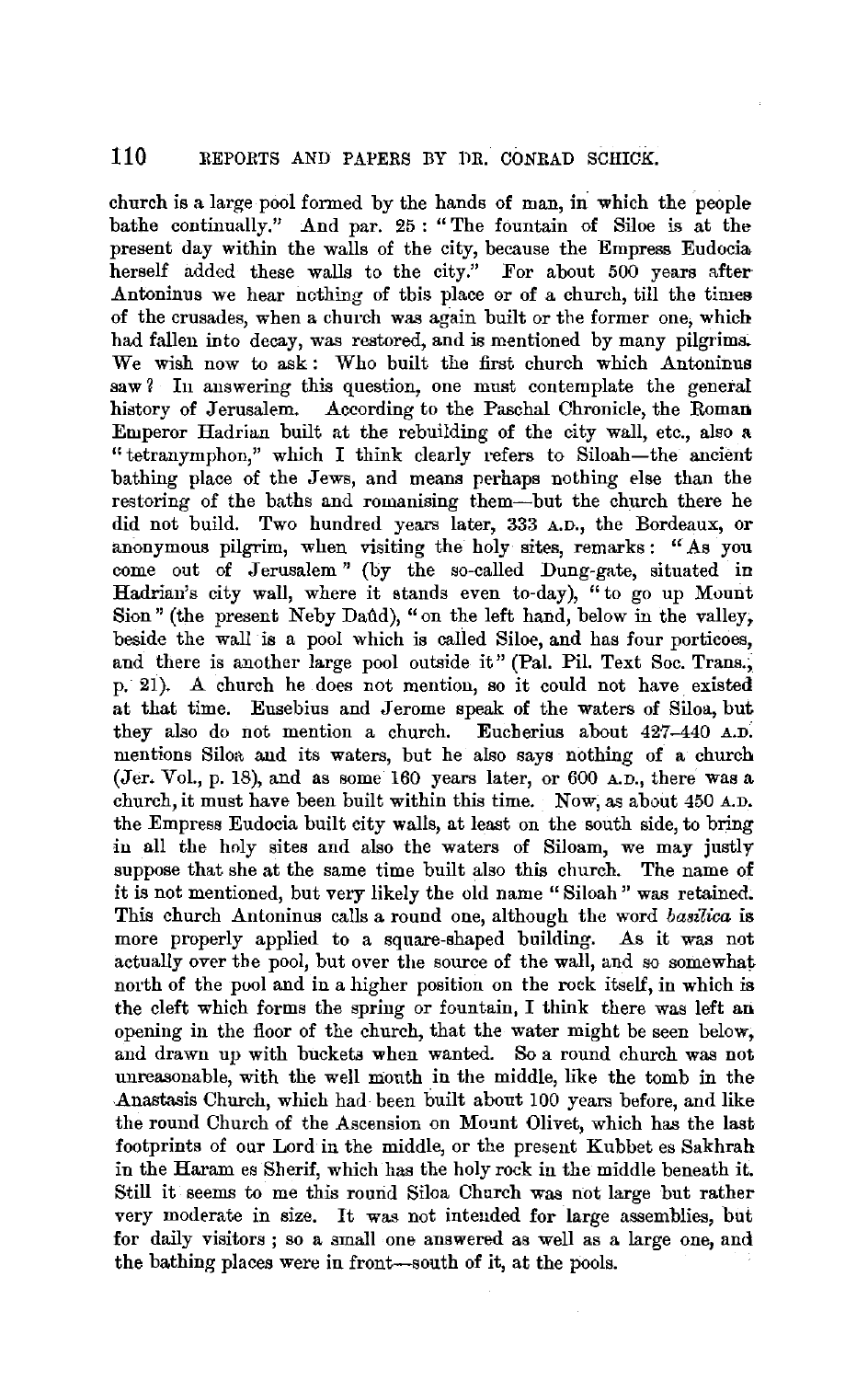Now what Dr. Bliss has found points not to a round but to a square church. So I think that after it had stood for a century, Justinian, perhaps, restored it, making it perhaps also larger, for Procopius (Pal. Pil. Text Soc. Trans. of "Constantine's Buildings," London, 1886, p. 138 and following), after speaking of the Church of Theotokor, or the buildings on the Haram es Sherif, goes on to say (in chap. ix): "In Jerusalem he (the emperor) restored the following monasteries: St. Thalelæus, St. Gregorius, and St. Panteleemon, in the desert of Jordan; the Hospice at Jericho ; the Church of the Virgin at Jericho" (all theseseem to me to be places in the wilderness and in the Jordan plain, Elisha's fountain not being mentioned. The account now goes to Jerusalem) ; "the Church of the Iberians at Jerusalem; the Church of the Lazi in the desert of Jerusalem" (meaning the Church of Lazarus at Bethany); "the Church of Mary in the Mount of Olives; the Church of the Well of St. Elisreus" (this means certainly the church on the fountain of Siloa, as there is no other church on a fountain or well at the holy city, except Siloa. It may be that Procopius did not know any aaint with the name of Siloa, and, not knowing the well itself was so called, mentioned a name in some degree similar to Siloa, viz., "St. Elissens");<sup>1</sup> "the Church of Siletheus; the Church of the Abbot Romanns." So I am convinced that Justinian restored, and perhaps also enlarged, the church and monastery at Siloah, in the middle of the sixth century, and this was the church seen by Antoninus in about 600 A.D. as described above.

Having shown that this early church at Siloah was originally built by the Empress Eudocia, and probably afterwards repaired and perhaps enlarged by Justinian, the statement of Nicephorus, in his "Ecclesiastical History," ascribing this building to St. Helena, has no value, as he wrote about 1,000 years after, and ascribed to Helena so many other ecclesiastical buildings which it can be easily proved that she did not build, as is the case with this one. Not many years after Antoninus had seen this church it was destroyed in 614 A.D. by the Charasmians, under Chosros II, who destroyed all the churches outside the city wall, and certainly this one, as they had to come often there for water. It was not built up again soon, and we hear for 500 years nothing of a church, although the Pool of Siloa is mentioned by Bernard the Monk, 865 A.D. Saewulf, 1102 A.D., visited Siloa, and says : "The fountain which is called the Pool of Siloe, where, at our Lord's command, the man born blind washed his eyes, our Lord having first made clay with his own spittle and anointed his eyes" (Pal. Pi!. Text Soc. Trans., p. 19), not mentioning any church there, so it is clear that at that time it had not been rebuilt.

 $1$  Dr. Bliss has suggested that as Elisha cured the spring at Jericho (2 Kings ii, 19-22), very likely in the early Christian time he was looked upon as the Saint and protector of the Spring of Siloah, and so his name, Elisreus, applies to the church erected over it.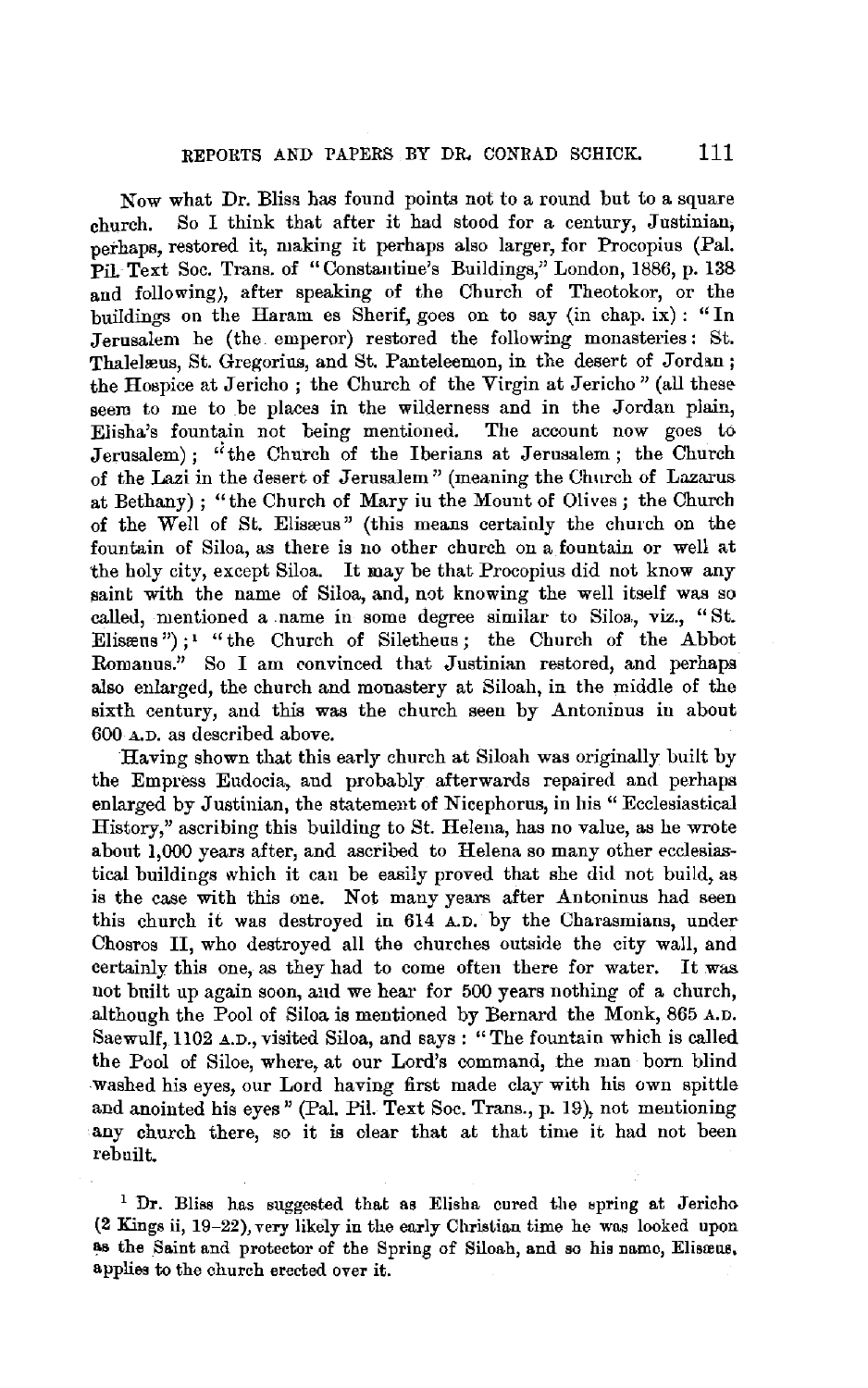Four years later the Abbot Daniel, 1106 A.D., says : "Further south, at the foot of the mountain, is the Pool of Siloe, where Christ opened the eyes of the blind man" (Pal. Pil. Text Soc. Trans., p. 38), mentioning no church. Carmoly, 442, according to Tobler (" Die Siloahquelle nnd der Oelberg," p. 26), mentions later that there was a square, convent-like building, in which in the night a small rivulet of water was gathered, meaning apparently the pool with its side buildings, the porches formerly mentioned; and Benjamin of Tudela, 1160-73 A.D., says that over the Spring of Siloah, which runs into the brook Kidron, "is a large building erected in the times of our forefathers." About 10 years later Phocas speaks of "arches and numerous columns," but does not describe the place or mention a church. This was near to the end of the Christian kingdom, so it seems that the Crusaders had not done very much here, nor built a new large church, as they had done elsewhere. The place had been already for centuries outside the walls again, and so not properly protected, and it was on low ground. They had built, as appears from Fabri's report, a kind of convent, in which they had certainly a place of worship or a church, but it was soon neglected, and probably uninhabited, keeping in repair what they have found and adding bye-and-bye some more. Fabri, in 1483 A.D., says : "The Christians who came after them (the Romans) built them" (the walls which embraced the pool and its neighbourhood) "up again, and devout men built themselves dwellings round about them, and built a sort of monastery above the fountain, as may be seen this day, for in front of the fountain there is a pool like a bath, and it is set about with walls and vaults like the passages round a cloister, and the arches of the roofs rest upon marble columns. This building is partly in ruins, and the remainder threatens to fall into ruin also. It would be an easy task to restore the ruins of this holy fountain, but no one touches them or puts his hand to them, and so the place grows day by day more ruinous" (Pal. Pil. Text Soc. Trans., vol. i, p. 529). Twenty years later the place was described as surrounded by a wall with an entrance, and there were still pillars, arches, and even some paintings. The latter can have been only in the ruins of the former church, and indicate that it came down from the Byzantine time. I do not think that the Crusaders had time enough to make paintings here. In 1519 A.D. Tshudi also says that there was once a convent, of which the cloister is still standing, and many walls. This cloister, or at least some part of it, Dr. Bliss has now found, and some walls also, especially those of the church. At the end of the sixteenth century some masonry could still be seen, which in the following 300 years became fully buried under the made earth and rubbish, until to-day the noble Exploration Fund looked for it by the spade. Although it was covered up, yet Della Valle in 1614, and Troilo in 1666, and others, supposed that there was once a ehurch close to the pool ; also Manndrell, 1697, says the same, that the pool "was anciently dignified with a church built over it" (" Early Travels in Palestine," Bohn, p. 469).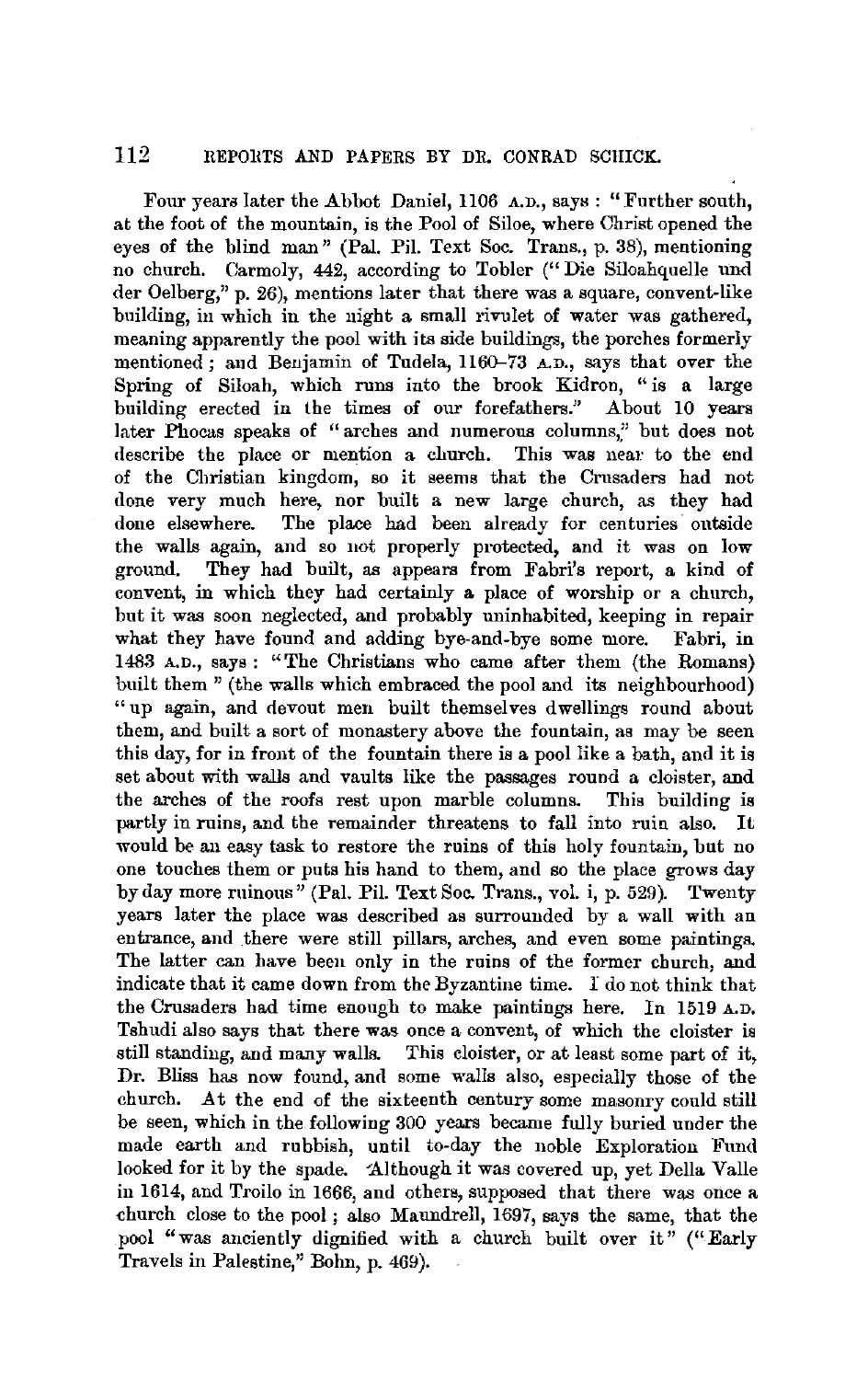.As there are on the eastern side of the pool some pillars still standing, others lying on the ground, it was supposed that the church had stood over the pool itself, an idea I could never agree with. The span of the arch (or vault) would at least have been 20 feet and 10 feet high. Such a tunnel, arch, or even a cross vault, these pillars could not bear, and a wooden cover or roofing over the pool to be the flooring of the church is not to be thought of. The question is now settled by the result of recent excavations, and when the ancient writer said "over the pool," it meant close by and on a higher level, and the expressions were correct. In regard to the two or three  $(3)$  steps or small stone benches going round the apse of the ancient church, I wish to remark that such were also found in other churches, and, above all, in the church of the Holy Sepulchre itself, where there are four such steps (besides those in the thickness of the wall). I have also to remark that during the Christian Kingdom, and for a time afterwards, the church was called or dedicated to Salvator llluminator, the light-giving Saviour, in remembrance of John ix, 1-14.

### V.-THE STONE "HAT-TOIM."

In the publications of the German Palestine Society, Professor Sepp speaks of this stone as being in the cellar of the convent of the Sisters of



Zion, and brings it in connection with the fine pavement there, about a man's height under the present surface of the ground, and a translation of his paper appeared in the *Quarterly Statement,* 1879, p. 195. Mr. J. M. Tenz also, in the *Quarterly Statement,*  1893, p. 330, speaks of it and of the pavement. But in neither of these papers is the stone properly described. Both gentlemen speak of *two* stones. whereas there was shown to me some ytars ago (also in the cellar) only *one,*  and of a form different, as it seems, from those seen by Professor Sepp, who calls them "a couple of stone cylinders of solid rock." What I found was a heavy block put there, of a square form and with some mouldings, as shown in the plan

drawn according to the measurements which I made on the stone. The passages of the Talmud which are quoted speak of the stone in the singular and not the plural, so I think there was only one, and not a "cylinder," but of a square form, more convenient to stand on, and this the more so as it is from east to west wider than from south to north, as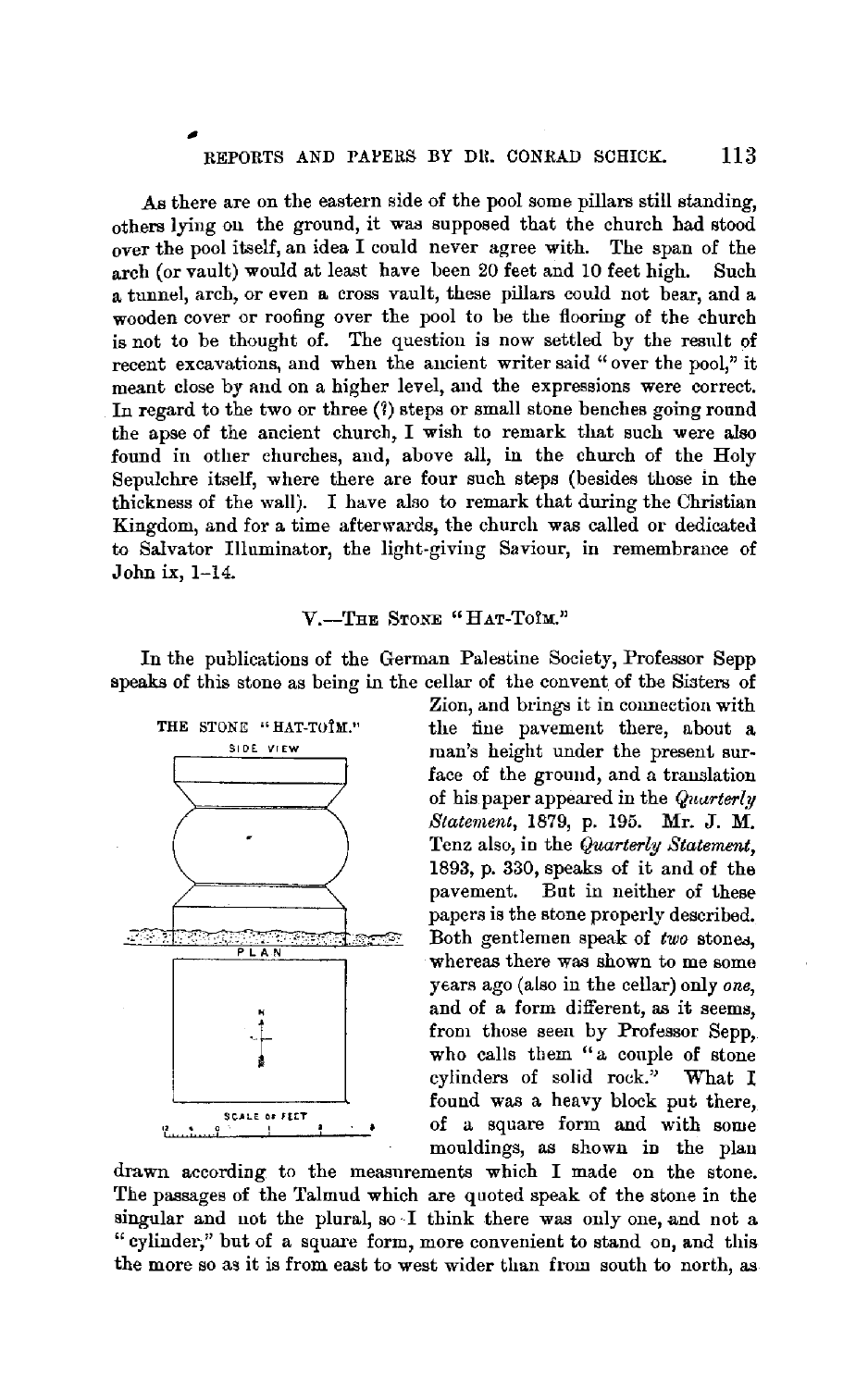shown in the plan. The upper surface is quite level. Its lower part stands on the pavement, and Mr. Tenz also testifies this, so it cannot be "solid (or living) rock." But perhaps Professor Sepp means by this a piece of rock-solid, and not made up by masonry. What I state is simply that the reader shall not pick up a wrong idea of this stone.

#### VI.--THE SITE OF THE ASCENSION OF OUR LORD.

When last year I examined the little Chapel of the Ascension and its environs, and the whole village et Tur on Mount Olivet, I looked afterwards in many books bearing on the subject, and found that several writers doubt the site on Mount Olivet, thinking the ascension to have taken place near Bethany, as St. Luke xxiv, 50, says: "And he led them out as far as to Bethany, and he lifted up his hands, and blessed them. And it came to pass, while he blessed them, he was parted from them, and carried up into heaven." So they say the site of the departure of our Lord must have taken place near Bethany, and was certainly not on the top of Mount Olivet. But I wish to remark, the very same Evangelist, in telling us again the history of the ascension, gives some details not mentioned in his gospel, as he closes it by saying (Acts i, 12) : "Then"-after the ascension and the speech of the two heavenly men-"they" (the disciples) "returned to Jerusalem from the Mount called Olivet, which is from Jerusalem a Sabbath day's journey." This gives the idea that the site of the ascension was on the *top* of the Mountain of Olivet and one Sabbath day's journey distant from Jerusalem. Other parts, especially those near Bethany, are distant more than a Sabbath day's journey. The road from the eastern wall of the city down into the Kidron Valley and up again to the top of the mountain is 3,000 feet or 2,000 cubits, or a Sabbath day's journey. Further, it is not likely that St. Luke contradicted himself, nor has it to be considered so. Both sayings will be right. According to my humble understanding Jesus was the last time in the midst of his disciples assembled in the "upper room" (Acts i, 4, compared with v, 13), as there was the lodging of "both" Peter and James and John, and Andrew, Philip, and Thomas, Bartholomew and Matthew, James the son of Alphaeus, Simon Zelotes and Judas the brother of James." So we see that the " upper room " was the general assembling place of the apostles and other disciples; "also the mother of Jesus, and his brethren." There Jesus was speaking to them on the matter of the Kingdom of God, going out with them from the city towards Bethany, the very road he passed so often with them before his sufferings, death, and resurrection. Crossing the lower bridge of the Kidron, and ascending the slope of Mount Olivet, went eastwards, taking there the so-called lower (or southern) road, now the carriage road, being even at that time a broad road, not a narrow path, so that his disciples might have walked around him and hear clearly all his final words. Coming to the Mount, on the eastern slope of which Bethany is situated, and hence already in the neighbourhood of the village, or as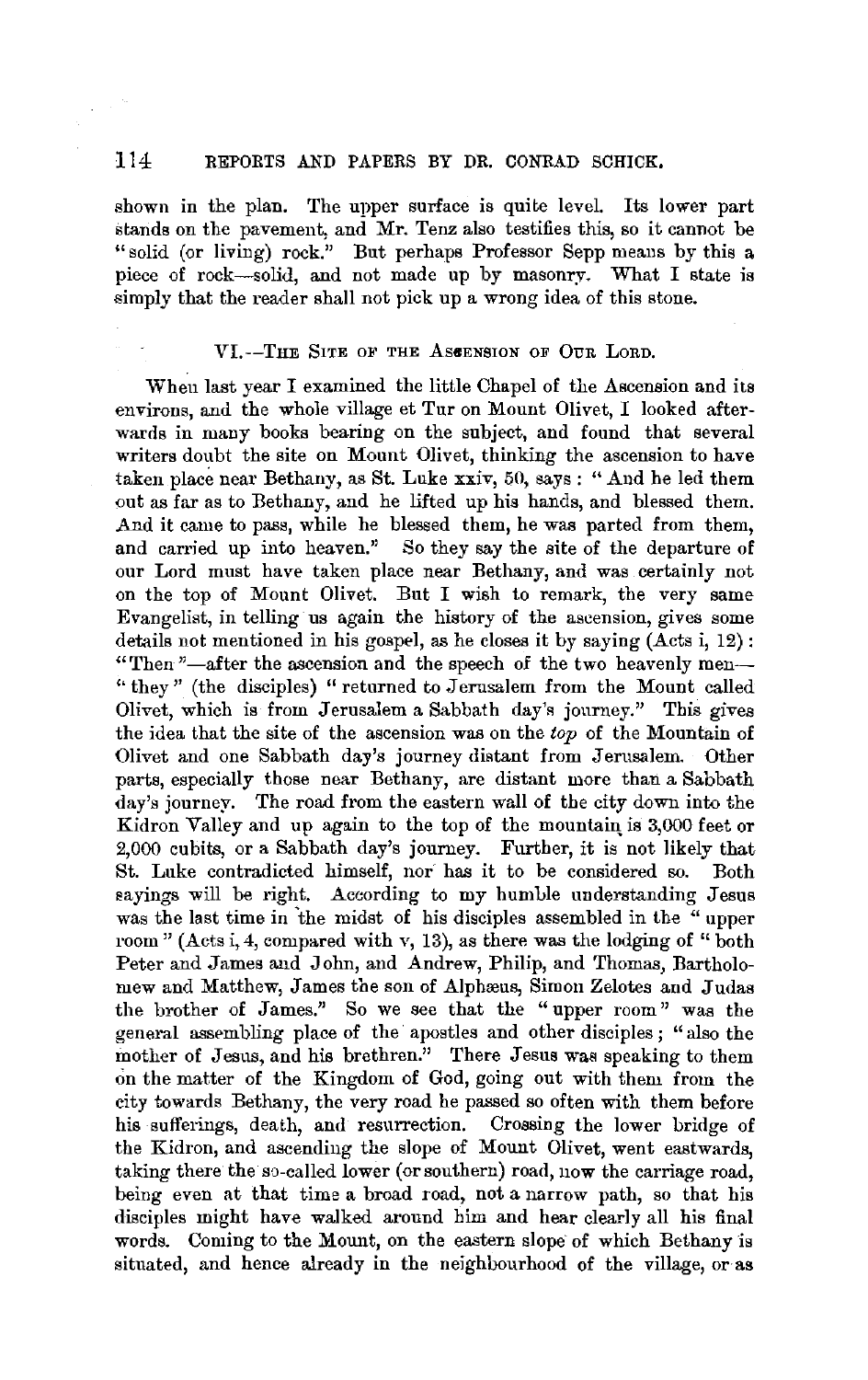St. Luke says (xxiv, 50), "as far as to Bethany," he left the main road, going up the hill by a side road to the place where he, some weeks before, had mounted the ass (the present Bethphage), crossing the Bethany-Jerusalem road there, then went further north and upwards as far as to the Jericho road, going over the top of the Mount of Olives, and for a short distance westwards of it, till the Holy City became visible; when· he stopped, stretched "out his hands and blessed them," in the meantime rising into the air, first in a somewhat declining line, so that the disciples could properly see the rising, which would not have been the case when yising from the standing ground perpendicularly upwards. The Lord looking towards his disciples northwards, and the latter towards the departing Lord, southwards, so that when at a greater height, but still well visible, the Lord appeared to be just *over the top of tke mount,* where at that time some buildings stood, and afterwards the Ascension Church was erected, a place from the earliest Christian time always considered and venerated as the site of the ascension of the Lord. Now at once a cloud took him up, and the disciples could no more see him, but still gazing to heaven, they heard a voice behind them saying : "Ye men of Galilee, why stand ve gazing up into heaven?" Turning then at once, they saw near them, "two men in white apparel," declaring to them that "this same Jesus, which is taken up from you into heaven, shall so come in like manner as ye have seen him go into heaven" (Acts i,' 10, 11). Now they fell down to the ground "and worshipped him," no more as their Master but as their Lord and God, and returned with great joy to Jerusalem, assembling again in the "upper room," praying and praising God, and also in the Temple, at the proper hours (Luke xxiv, 53). The two men in "white apparel" I think were Moses and Elias, as may be inferred from Luke ix, 30. By such an explanation both places, Bethany and the ridge or top of the Mount of Olives, come to be right. That Jesus made his last walk with his disciples to Bethany is very credible, and that the Lord went to his ~ternal glory in view of the place of his deepest humility, is most probable. With regard to the wanderings of our Lord from one place to another before leaving the earth, the same is narrated of Elijah before he was taken up to heaven (2 Kings ii, 1-11). What the Evangelist St. Luke said m few words in his gospel mentioning Bethany, he completed in the first chapter of the Acts of the Apostles. In the first centuries the Christians certainly *knew* the site of the ascension, and eelebrated it from the beginning at the top of Mount Olivet. They knew the· gospels, and would certainly have celebrated the site of the .ascension near Bethany if it had happened there. St. Luke also would have said the disciples returned from there (Bethany or the spot near there) with joy to Jerusalem. Why does he mention the Mount of Olives and state the distance if the ascension did not take place on the mount but near Bethany ? For me there is no doubt that the ascension took place on the *top of Mount Olivet,* and *there* Jesus will come and appear again.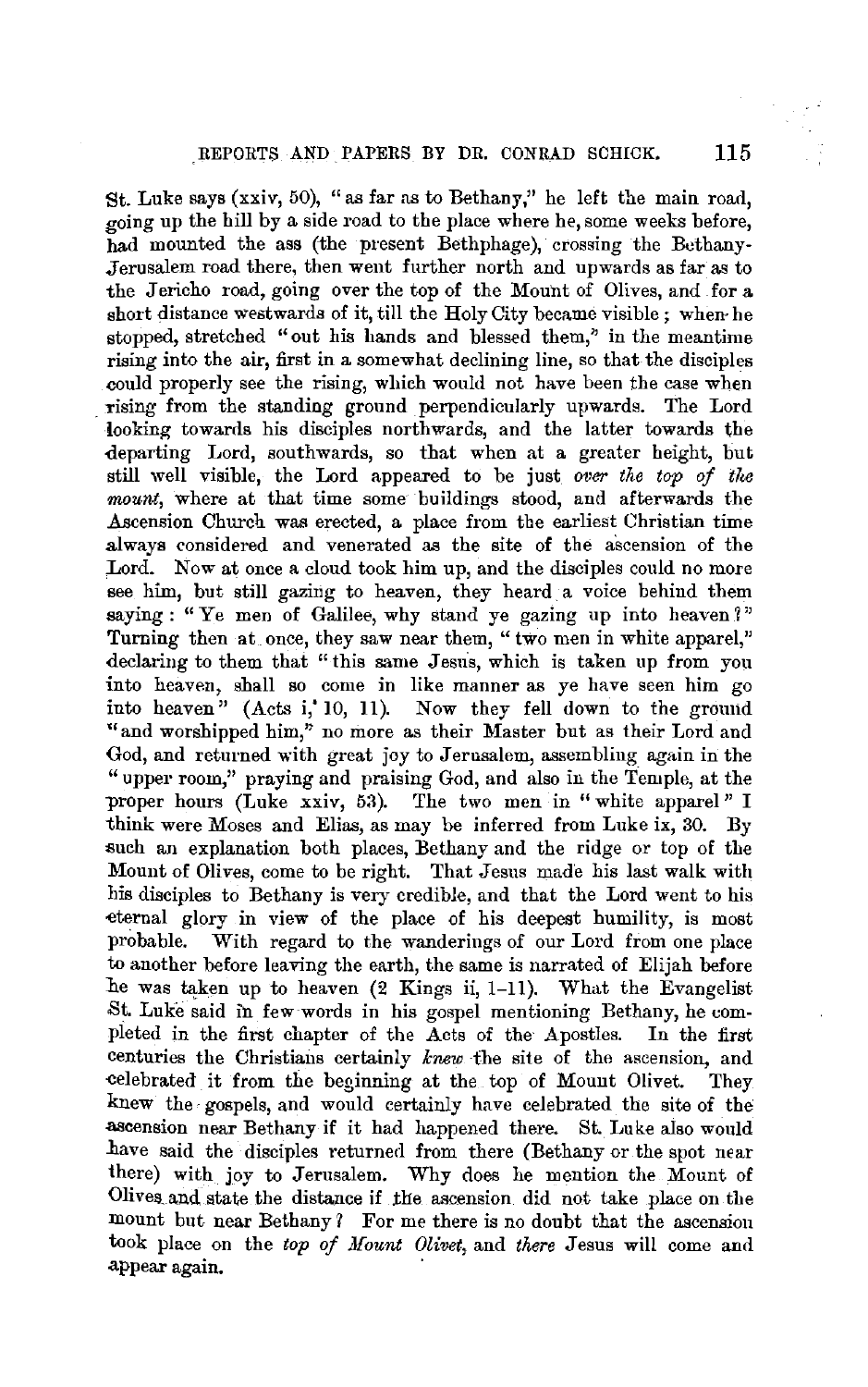

 $116$ REPOETS AND PAPERS BY DR. CONRAD SCHLC ~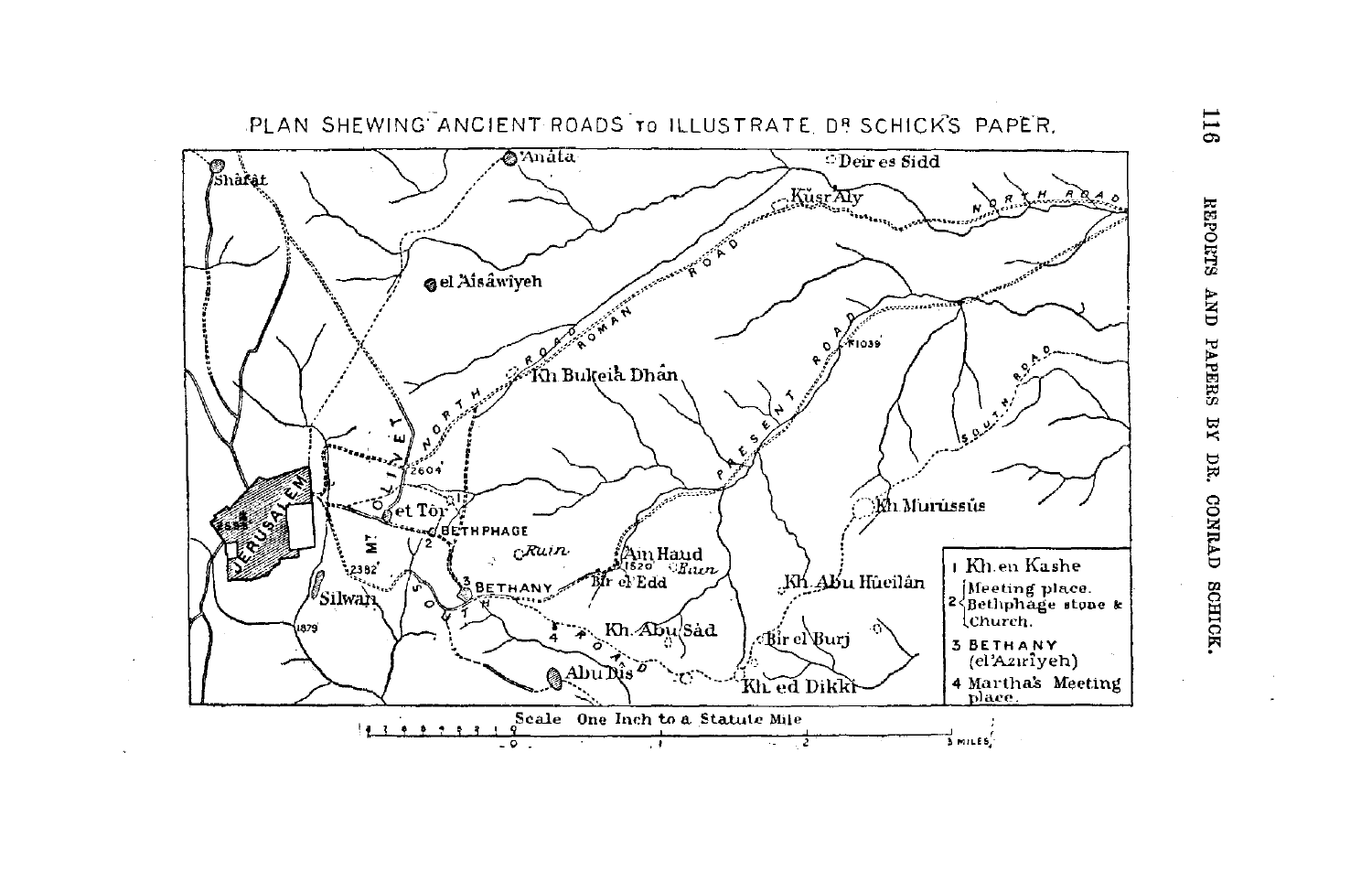## VIJ.-BETIIPIIAGE AXD BETHANY.

The last wandering3 of our Lord from Jericho to Jerusalem are told by all the four Evangelists. By two of them, Bethphage and Bethany are mentioned, by the others only Bethany, as if Bethphage were situated east of Bethany, and our Lord came first there and then to Bethany. But, from other reasons, we infer that this was not the case, and that Bethphage was nearer to Jerusalem than Bethany. In looking more closely to this subject, I found various explanations by comtuentators, all of them not knowing the configuration of the ground and the lines of the various roads leading down to Jericho. A German book says both villages stood in one line, and at the same distance from Jerusalem, aud the road passed between them, but a little nearer to Betbphage than Bethany, and heuce Bethphage is mentioned first. Others say Bethphage was not a village or city, but a district, its name meaning the place where many figs were growing; and that the Evangelists meant to say that Jesus came into the district of the fig-cultivations, and in it to the village of Bethany. But I think this is not tenable, as from Bethphage the ass was brought the next day, when Jesus went from Bethany to Jerusalem, so it was certainly a village, and not a district. Now all these and other similar explanations are based on the idea that Jesus, with his disciples, came up the very road which is now in general use. But there were in ancient times, as well as to-day, several roads going down from Jerusalem to Jericho. David, in his flight before his rebellious son Ahsalom, took the nearest road, which leads over the top of Mount Olivet (2 Sam. xv, 30, 32, and xvi, 1), a road which is put down iu the large map of the Exploration Fund. This road passes several small villages, cisterns, &c., and keeps more on the heights, whereas the present one goes most in valleys. .Jesus came up from Jericho this northern or direct road, and when coming to the eastern brow (or foot) of the Mount of *Olives,* and not wishing to go that evening to Jerusalem, but only to Bethany, to stay the night there with his disciples, he left the main road and took a side way towards the south, aud after a few minutes he had Bethphage on the right side, beyond a small valley coming down from the south-west, beginning near the road going from Bethany to Jerusalem, which Jesus passed the next day when sending for the ass. Here on the eastern brow of the Mount of Olives, and several minutes south of the main road I have spoken of, is a site of an ancient village or small town. There are rock-hewn pools, cisterns, &c., and  $30$  years ago I saw there masonry and many marble pieces of former floorings, small pillars, and large pieces of pillar-shafts of common stone, &c., besides pottery and similar things. But now, when recently there, I found all removed except the pools and cisterns, and a fragment of a very large stone dish, and the grouml made into a vineyard. This site I think is the place of the ancient Bethphage. The reading of Mark xi, J, and Luke xix, 29, gives the idea that on the

H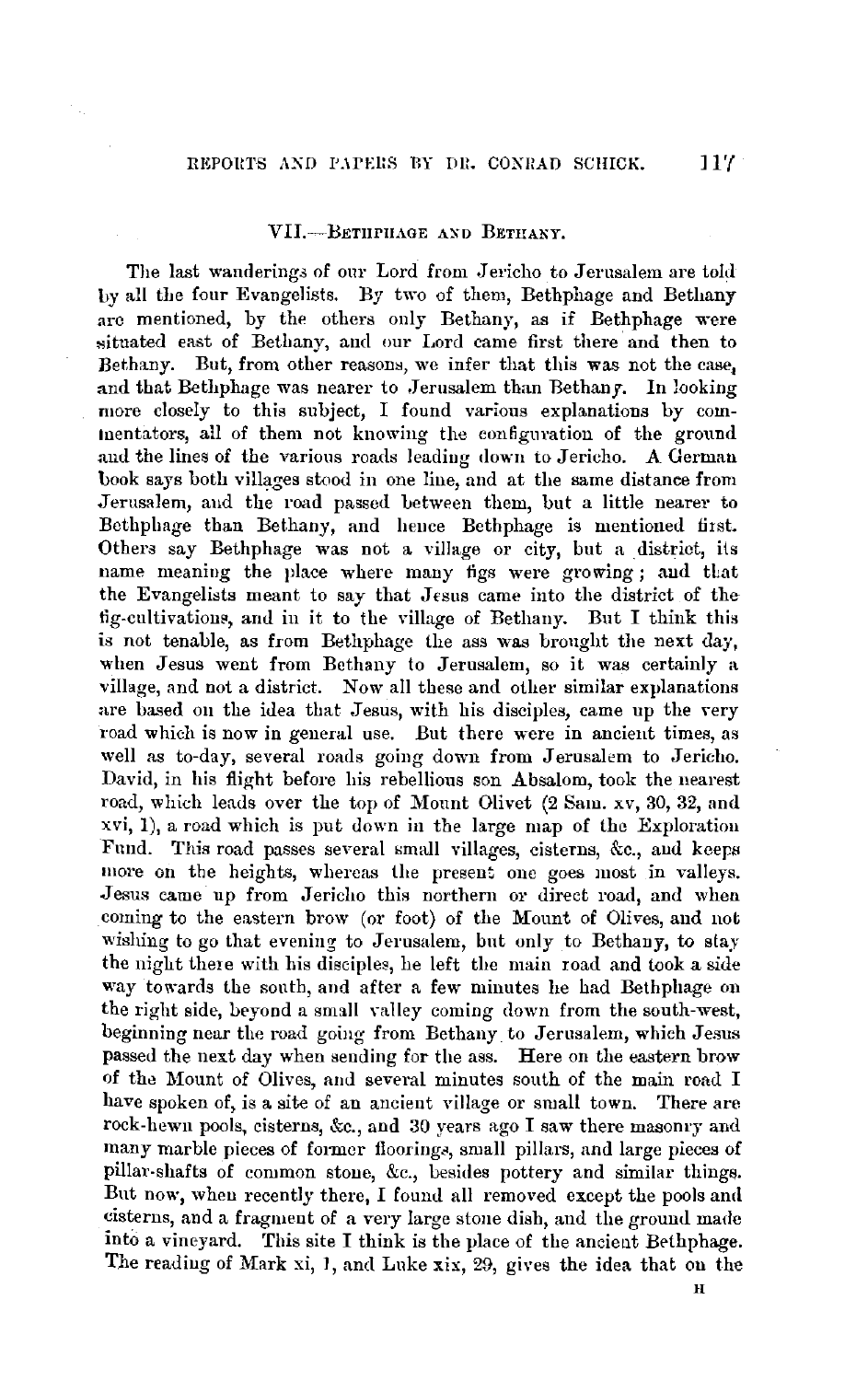very same day Jesus sent two disciples to bring the ass, and entered the Holy City amid the hosanna-shouting of the people. But that this was not the case, and that the entry was made not the same evening, but in the forenoon of the following day, appears from John xii, 1, where it is said that six days before the Passover Jesus came to Bethany, and (verse  $12$ ) the "next day" he went to Jerusalem, riding on a young ass which he "had found," in order to enter the city as the King of Israel, and fulfil Zechariah ix, 9, and Psalm xxiv, 8. Thus it is quite clear that Jesus, coming- to the foot of Mount Olivet, left the main road in the afternoon, went southwards by a path still existing, passed Bethphage about two or three minutes distant on his right hand, and so on to Bethany, staying the night there. The next day, in order to go to Jerusalem, he had for a small distance to go back the same road he had come the evening before, and coming to the point where Bethphage was again in sight, he sent the two disciples to the village situated "over against" the little valley mentioned, and went on with his followers along the road westwards towards Jerusalem. So Matthew xxi, 1, says: "When they drew nigh unto Jerusalem, and were come to Bethphage unto the Mount of Olives, then sent Jesus two disciples." Mark xi, 1, speaks in a more general way, and, taking the events of the evening before and those of the morning together, says "when they came nigh to Jerusalem," unto Bethphage (on the side), and Bethany (behind),  $He$ sent the disciples. Luke xix, 29, speaks in a similar way. John xii, 1, 12, only mentions Bethany, from whence Jesus went to Jerusalem, and being on the road (verse 14) "found **a** young ass, sat thereon, as it is written."

Bethany is situated on the eastern slope of a hill or mountain, lower than the Mount of Olives, but connected with it by a narrow flat ridge. Over this ridge the Bethany Jerusalem road passes, and here comes **in**  also the road from the site of the ancient Bethphage. So, I think, the disciples brought the ass to this spot, and set Him thereon. So it was thought even in ancient times, and the rock from which Jesus mounted the ass was cut into the shape of an altar, and a little church built over it. For many centuries this church was destroyed, and covered **with**  earth, bnt the traces of it were discovered in 1877 with the altar rock covered with nice paintings, still standing, and showing the scene with the ass, the palm branches, the multitude, and even the raising of Lazarus.' The pictures have now, after coming to the open air, disappeared, but the little church is restored, and bears the name of Bethphage. The name of the ancient village Bethphage, situated several minutes north-east lower down the slope, having become destroyed and deserted, was adopted here to the new site. The site of the former Bethphage village bears now no ancient name, but that **of** the family, the ground being their property. Thus, if we suppose that, in coming up, Jesus took the northern road, and stayed the night at Bethany, all comes right and intelligible, and it is not necessary to

<sup>&</sup>lt;sup>1</sup>/<sub>2</sub> See paper by M. Clermont-Ganneau in *Quarterly Statement*, 1878, p. 51.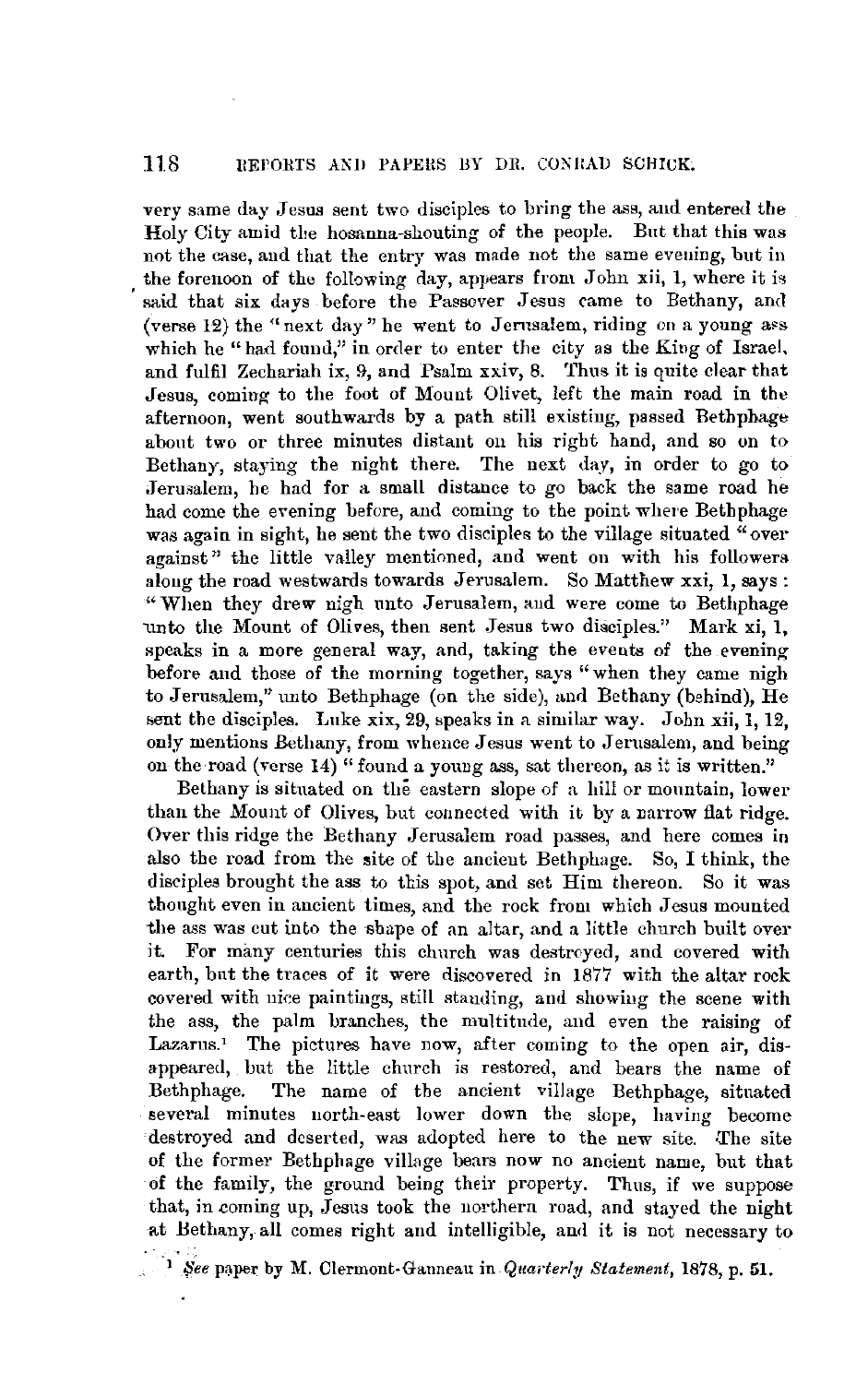look for Bethphage in the village et Tur on the top of Mount Olivet, but on its slope, as it must have been, and not, with Dr. Schwarz, in the village Siloah.

## VIII.-JESHIMON OF THE BIBLE.

**Mr.** Luncz, a Hebrew scholar here, and editor of several books on Jerusalem and Palestine, came to me a few weeks ago saving that he was about to issue a new edition of a work written by a Hebrew and in the Hebrew language about 600 years ago, on Palestine matters, and that there appears in it "Jeshimon," in the neighbourhood of the Dead Sea. As he wishes to make notes to the statements, and so to bring the book into conformity with the present knowledge of the country, and knowing that I possess a copy of the large map, he begged me to show him the exact place on it. He had brought with him Mr, George Armstrong's "Names and Places in Old and New Testament and Apocrypha," and showed me that on p. 100 Jeshimon is stated to be on the west side of the Dead Sea, but wanted to know the exact position of it. As this book is based, as it seems, on the reduced map, which I do not possess, and finding that the number "14" means the number of the sheet of the reduced map, which, according to the diagram on its first page, embraces the sheets xvii, xviii, xxi, xxii, xxv, xxvi of the large map, I looked tothese but did not find the name "Jeshimon" on them, nor in the Memoir, nor in the name lists. So I could give Mr. Luncz no proper answer, but said I would keep the book for a few days and study· the matter more in detail. I found the following :-

In the *Quarterly Statement*, 1875, p. 47, I find that Lieut.-Colonel Conder applies this name to a district west of the Dead Sea, and not to a single spot. And when looking to the passages of the Bible (1 Sam. xxiii, 19, 24, and xxvi, 1, 3) such an explanation and identification is quite correct, and most probably the word means there no special site, but a district, aud hence all the translations I conld get access to give it a " desert,"<sup>1</sup> and not as a town. But the other passages in the Bible where this name "Jeshimon" occurs, viz., Numbers xxi, 20, and xxiii, 28, cannot be applied to the western side of the Dead Sea, but point distinctly to the eastern side and to the northern end of the Dead Sea, near Pisgah, and mean also a town, not only a district, and a much more limited one ,than that on the western side. I learned froni the Jews that the Talmud speaks of it as a mountain from which the Galilean Sea could be seen, which points also to the eastern side, as from the western side that sea conld *not* be seen ; the less so, as the *Quarterly Statement,* 1876, p. 123, and 1875, p. 48, declares this Jeshimon district to be situated rather -low, and even if it were situated higher the mountains north of Jericho . would hinder its being seen, whereas most probably from the top of some mountain west of Pisgah, through the Ghor, or Jordan Valley, one may see the waters of the Galilean Sea. And why could there not be two-

<sup>1</sup>*Cf. Qturrferly* Statemenf, 1870, p. 123.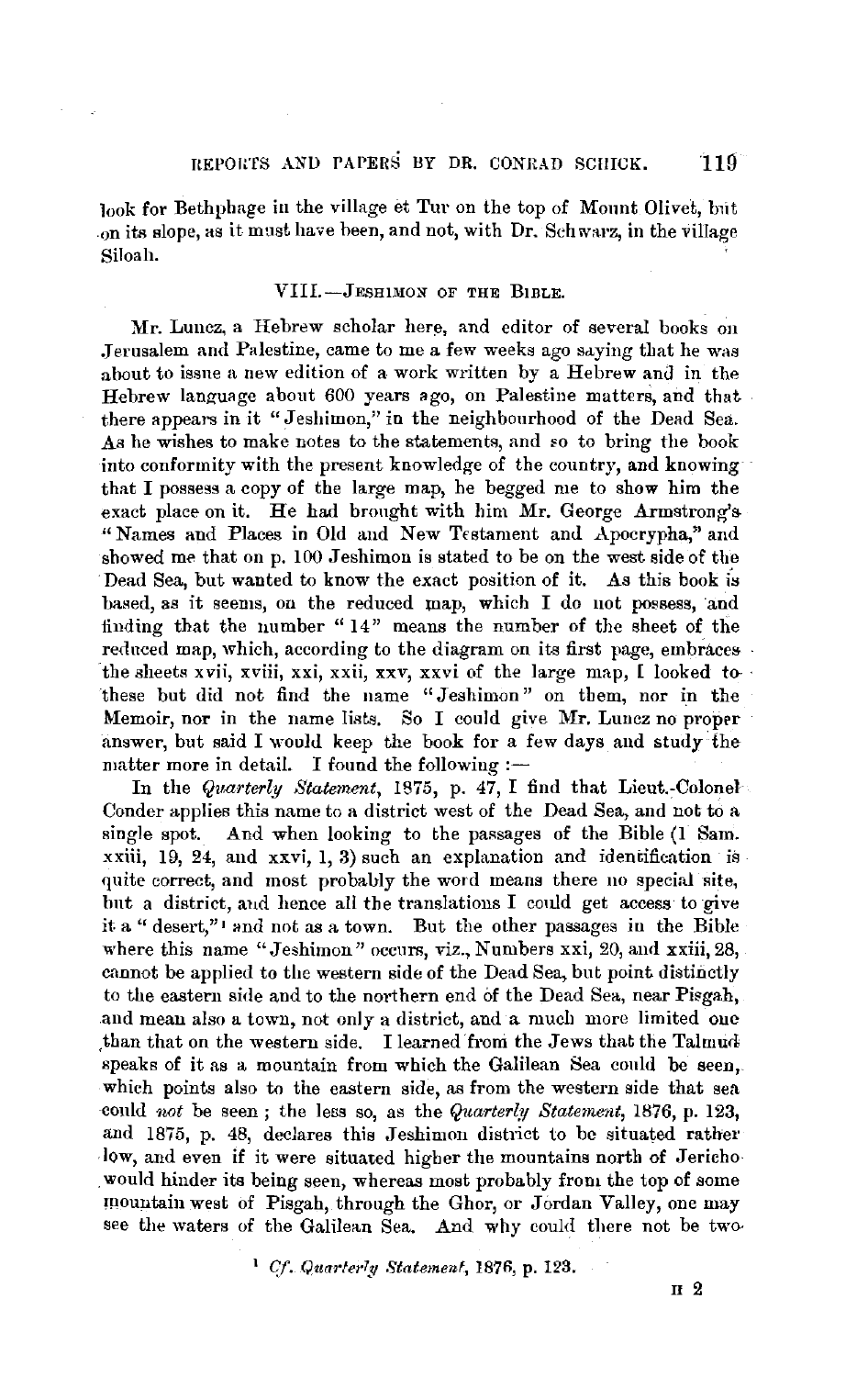Jeshimons, as in the Bible ? Often the same name is applied to places or towns in different parts of the land. So I think them were two Jeshimons, one west and one east of the Dead Sea, and that the latter meant not only a comparatively small district but also a town. We find in Numbers xxxiii, 49, just in this region, a Beth-Jesimoth, and repeated in Joshua xii, 3, which the LXX reuders Aisimoth; the Vulgate, B-Simoth; Josephus, Besimoth ; Eusebius and Hieronimuz, Bethasimoth; Bethsimut, Asymon and domus Isinuth.<sup>1</sup> A name found in Arabic, called now Sueimeh.<sup>2</sup> A site near the foot of the eastern mountains-once a city, now Ahapeless ruins, as I saw it some years ago. About 20 minutes from it is a spring close to the foot of the mountain called 'Aines Sueimeh; so that we have a spring Jeshimon, a city Jeshimon, and a mountain Jeshimon. The latter is the last projecting corner towards west of the eastern mountains, east of which is Nebo, and all these heights together make Pisgah. Here Balaam, looking northwards, saw the camp of the Israelites (Numbers  $xxii$ , 41); and in  $xxiii$ , 14, the top of Pisgah is mentioned. West of it was Peor (xxiii, 28), the most western mountain, the declivity of which is called Jeshimon, and at its foot was situated the city Jeshimon, Balaam looking towards it (xxiv, 1), and so further on to the centre of the Holy Land, not as before towards the seven altars. As the word "Jeshimon" is generally translated "wilderness," or "solitude," one might think it cannot he applied to a town, hence also not to Kh. Sueimeh; but, as I said, this town is no more in the solitude itself, but very near to it at the foot of the mountain, and taking its name from it. That the latter is really a solitude I became convinced in April, 1877. We had many hours to go down from the edge of the heights to 'Ain Sueimeh, where we pitched our tents and rested the night. I did not see any ruin, or any other mark of the workmanship of men, but beds of .sandstones mingled with ferruginous rocks, so that I think this to be the " iron mountain" of which Josephus speaks ("Wars," iv, 8, 2): "In this (the eastern) ridge of mountains there is one, called the Iron Mountain."

# **IX.**

1. *A Remarkable Stone in the Jewish Quarter, Jerusalem.*--Recently I had to see to some houses in the Jewish Quarter, and when passing the " Meidan" I saw that the new pavement is also done there, and that in the midst of the square is a large stone, introduced into the pavement, .but rising about 3 feet above it, which I had never seen there before. On making inquiries, I was told that it had been recently brought there from near the Synagogue of the Sephardim. It had there stood in the ground, projecting not much above the surface, so that people could walk over it; but when the street there was graded and lowered the stone came out, and the street being narrow it caused an obstruction, and hence was rolled to the "Meidan," where there is room enough,

<sup>1</sup> Von Strak, "Palästina und Syrien," Berlin, 1894.

<sup>&</sup>lt;sup>2</sup> "Survey of Eastern Palestine," p. 156.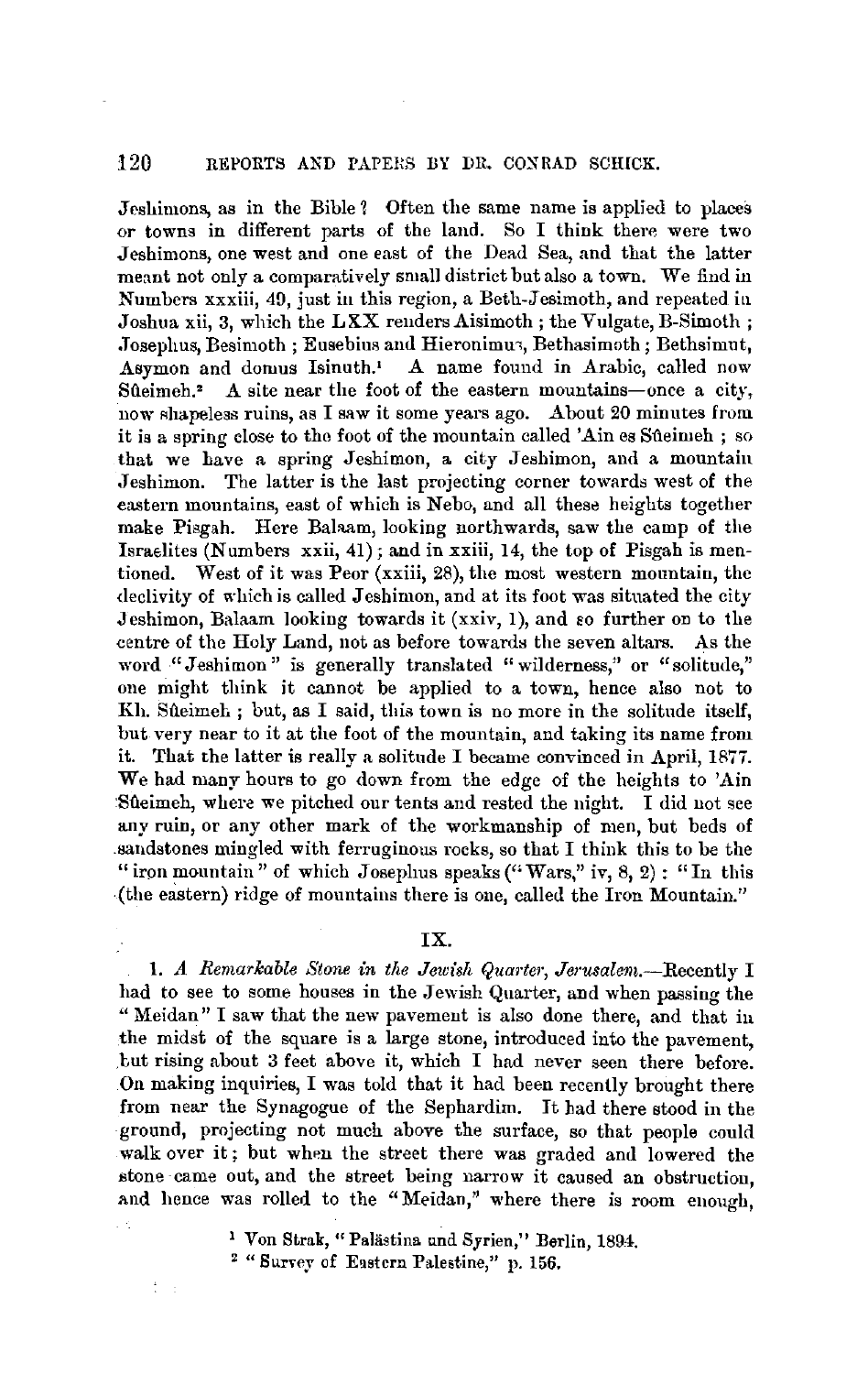and now forms a kind of ornament of the otherwise bare place, It is of hard *missy* stone, and looks like a mouth for a well, but it is rather large and heavy. It is eight-sided, about 3 feet, or even more, high, nierced with a round hole, of 2 feet diameter, and has the edges bevelled, bnt for the greater part broken. The sides are not exactly alike, nor has the stone been smoothed, but looks rough and ancient. I could not detect any marks, or mouldings, or letters.

The people told me a curious legend about it. They said  $:$ —In ancient time a pious Jewish woman was often engaged in washing clothes, &c., at the house of the Sheikh of Nebi Daftd. One day the Sheikh said to **her:**  "As you are such a pious woman and always wash our linen so clean, I will show you my gratitude-Would you not like to see the tomb of



Nebi Daûd, which no one of your race has seen ?" She answered: "Of course she would be happy, and consider it a special fortune." Then he said : "Now follow me," and went through a long passage to an fron door, which he opened, and when both had entered he went quickly out and locked the door, leaving her alone in a very dark place. Perceiving that the Sheikh had deceived her she trembled for fear, and fell down and prayed to the Lord that He might help her for David's sake. Then she saw an old man shining in his own light, who took her by the hand and led her through long underground passages till they came out from the hole of Scale till they came out from the hole of<br> $\frac{2}{5}$   $\frac{4}{5}$  f. the above stone, lying at a dunghill A REMARKABLE STONE IN JEWISH very near to the Synagogue, where QUARTER, JERUSALEM. the old man said: "Now go home to your work, and act as if nothing had

happened," and when she wished to thank him she saw him no more. The Sheikh, meanwhile, had gone to the Kady, saying that a Jewish woman went into the Prophet's Tomb, and that, seeing this, he bad locked her in. So people went to fetch her to be punished, but they found nobody there, and the Kady, thinking the Sheikh had played a trick, decreed for him the punishment which he had intended for the poor woman. In remembrance of this wonderful deliverance of a Jewish soul, the stone was left there for centuries, until now removed to another place, as told above.

2. *Jeremialt's Grotto llill.--At* its south-eastern part, on the western slope, they are now quarrying stones, so that the shape of the hill, as given in contours of the Ordnance Survey plan, will be altered, and the former declining surface will become a kind of scarp.